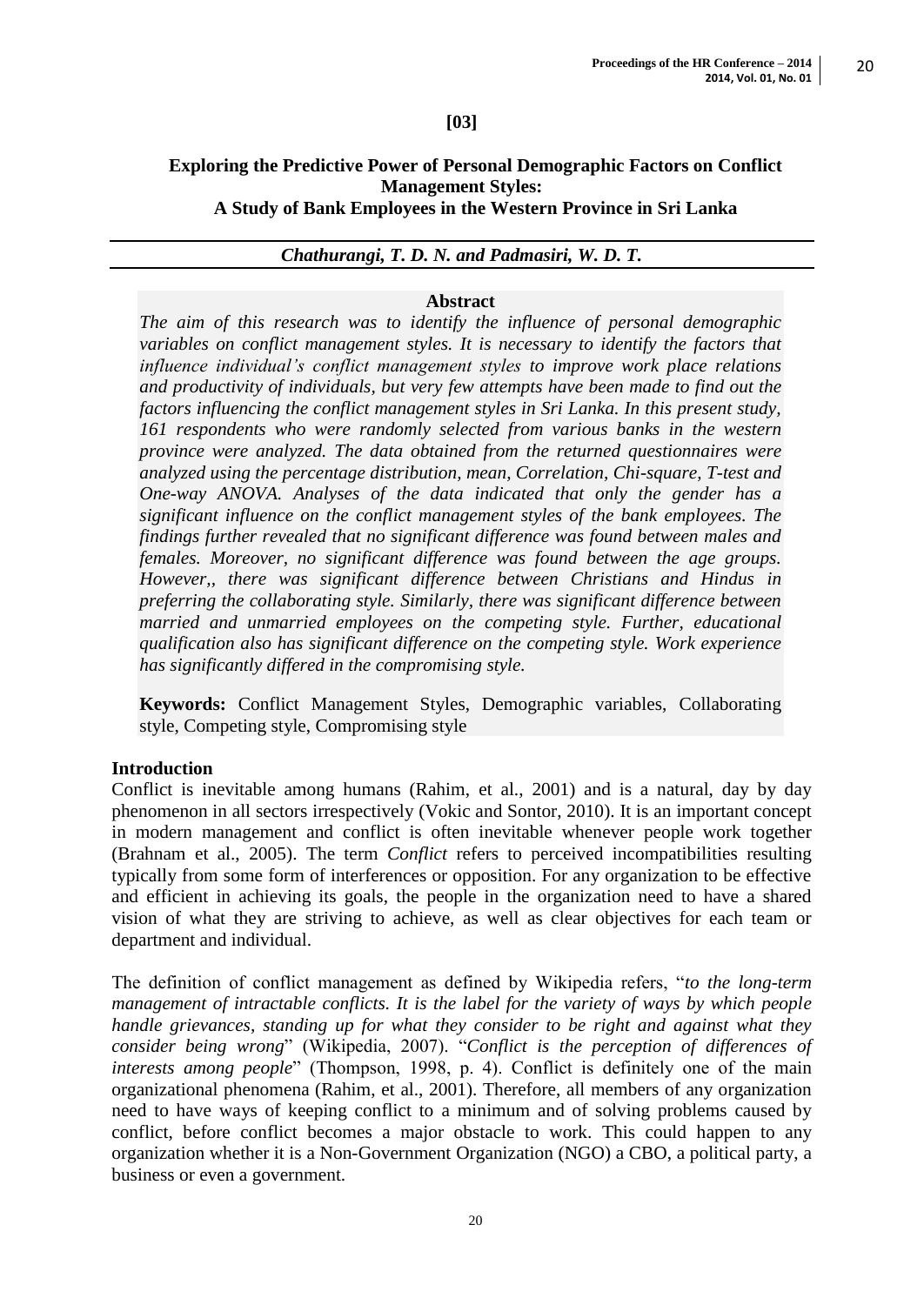Conflict management is the process of planning to avoid conflict where possible and organizing to resolve conflict where it does happen, as rapidly and smoothly as possible. *Conflict management involves designing effective strategies to minimize the dysfunctions of conflict and enhancing the constructive functions of conflict in order to enhance learning and effectiveness of an organization* (Rahim, et al., 2001, p. 76). The ability to manage conflict is probably one of the most important social skills an individual can possess. Conflict is often considered as one of the negative factors. For many decades, managers had been taught to view conflict as a negative force. However, conflict can have constructive as well as destructive consequences.

The model of conflict management styles proposed by Rahim (1983) has been used across the personal demographic variables such as Age, Gender, Religion, Marital status and Educational qualification. Further, Rahim proposed the conflict management styles such as competing, collaborating, accommodating, avoiding and compromising (Rahim, 1983 as sited in Chan et al, 2006). These conflict management styles are basically identified based on two dimensions; cooperativeness (the degree to which one party attempts to satisfy the other party's concerns) and assertiveness (the degree to which one party attempts to satisfy his or her own concerns). In this study, personal demographic factors on conflict management are discussed based on the Rahim model.

### **Research Problem**

In spite of the fact that these studies have produced an impressive literature on the influence of personal demographic variables on conflict management styles, there are deficiencies, and these deficiencies have impeded the further development of research in this context. Moreover, in Sri Lanka, researchers could not find any reported evidences in this context. These facts lead  $-$ to the research problem focused on this study which is defining the influence of personal demographic variables (such as Age, Gender, Educational level, Marital satisfaction and Religion) on conflict management styles. Therefore, the problem of this research is to identify whether the personal demographic variables have any influence on conflict management styles.

#### **Objectives of the study**

The main objective of this research is to identify the significant influence of the personal demographical variables on conflict management styles. Then, the specific objectives of the study are;

- 1. To identify whether male and female employees use the same conflict management styles.
- 2. To identify whether younger employees and older employees use the same conflict management styles.
- 3. To identify whether employees differ in using conflict management styles based on their religion.
- 4. To identify whether married and unmarried employees differ in using conflict management styles.
- 5. To identify whether employees with high education level and those with low education level differ in using conflict management styles.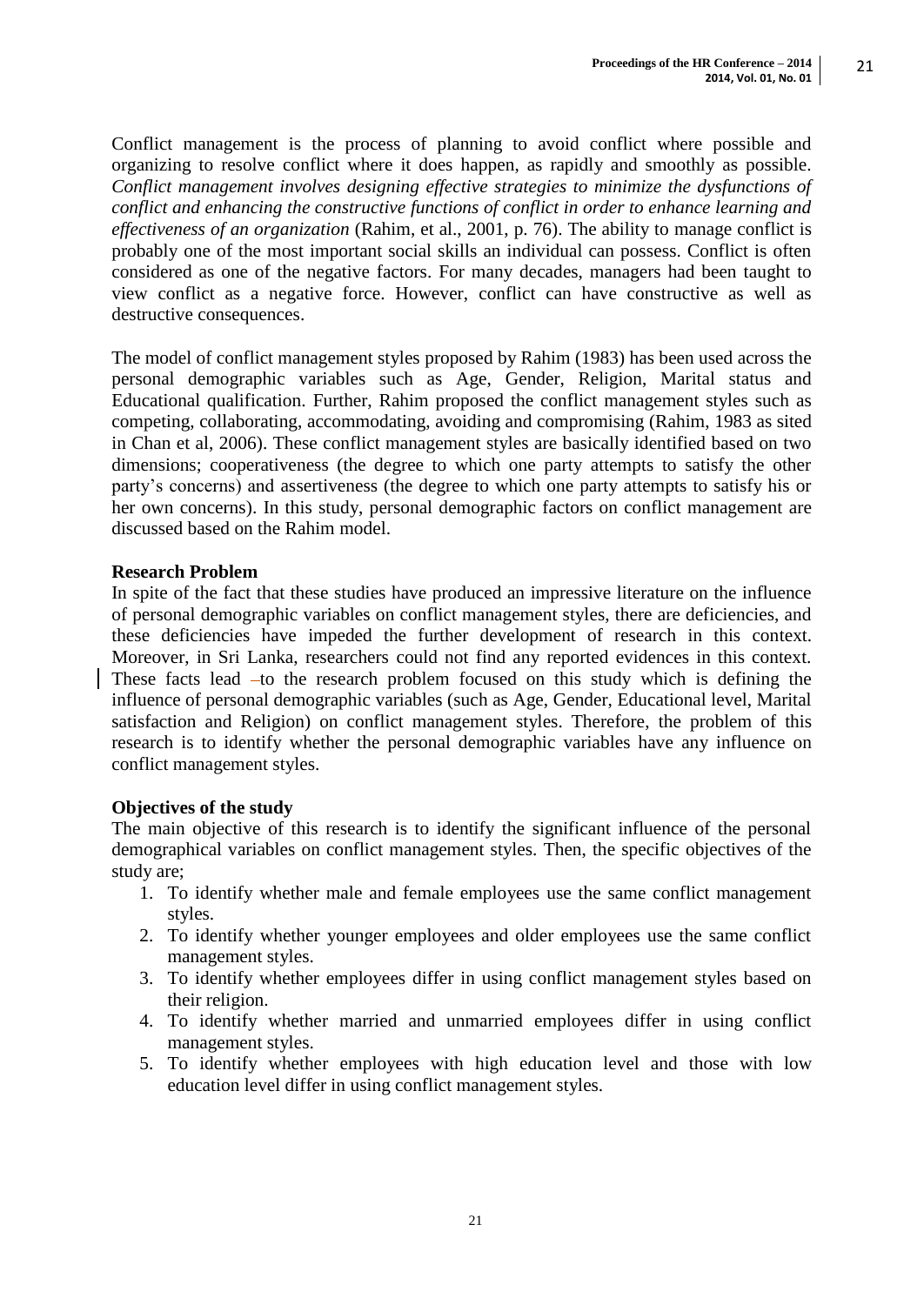# **Literature Review**

### *Conflict Management Styles*

The most utilized and acknowledged model for conflict management was developed by Thomas and Kilman in 1974 and Rahim and Bonoma in 1979. They developed the conflict management styles based on the work of Blake and Mounton from 1964. This model consists of five styles such as avoiding, competing (dominating), accommodating (obliging), collaborating (integrating), and compromising, determined by two dimensions. The two dimensions were labeled by Rahim and Bonoma in 1979 as "concern for self" and "concern for others". However, Thomas and Kilman (1974 in Brahnam et al., 2005) labeled them as "assertiveness" and "cooperativeness". The summary of the main characteristics of the five conflict management styles are given below.

Avoiding

- Low concern for self and low concern for others; unassertive and uncooperative personality
- **Lose-lose outcome (because both parties refrain from communicating their needs, so** neither has any needs met)
- The desire to withdraw from the conflict situation or suppress the conflict
- Withdrawal behavior, postponement, disengagement from conflict, hiding disagreement, sidestepping
- The likely outcome is that the conflict remains unresolved
- Might take the form of diplomatically sidestepping an issue, postponing an issue until a later or better time, or, ostrich-like, simply withdrawing from a threatening situation (Vokic & Sontor, 2010)

Competing (dominating)

- High concern for self and low concern for others; assertive and uncooperative personality
- Win-lose outcome (because one of the parties in conflict is aggressive and attempts to make sure that only their needs are met)
- Drive to maximize individual gain even at the expense of others (forcing one's viewpoint at the expense of others); a desire to satisfy one's interests, regardless of the impact on the other party to the conflict
- A power-oriented mode, in which one uses whatever powers seem appropriate to win one's position, including the ability to argue, one's rank, one's economic sanctions, or forcing behavior if necessary
- Individuals "stand up for their rights", defend a position which they believe is correct, or simply want to win (Vokic & Sontor, 2010)

Accommodating (Obligating)

- **Low concern for self and high concern for others; unassertive and cooperative** personality
- **Lose-win outcome**
- A self-sacrifice style (sacrifice of self-interests to satisfy the needs of others)
- Willingness of one party in a conflict to place the opponent's interests above his or her own; attitudes to accommodate and accept opponent's wishes
- Individuals seek consent and approval, and are eager to be helpful and supportive of others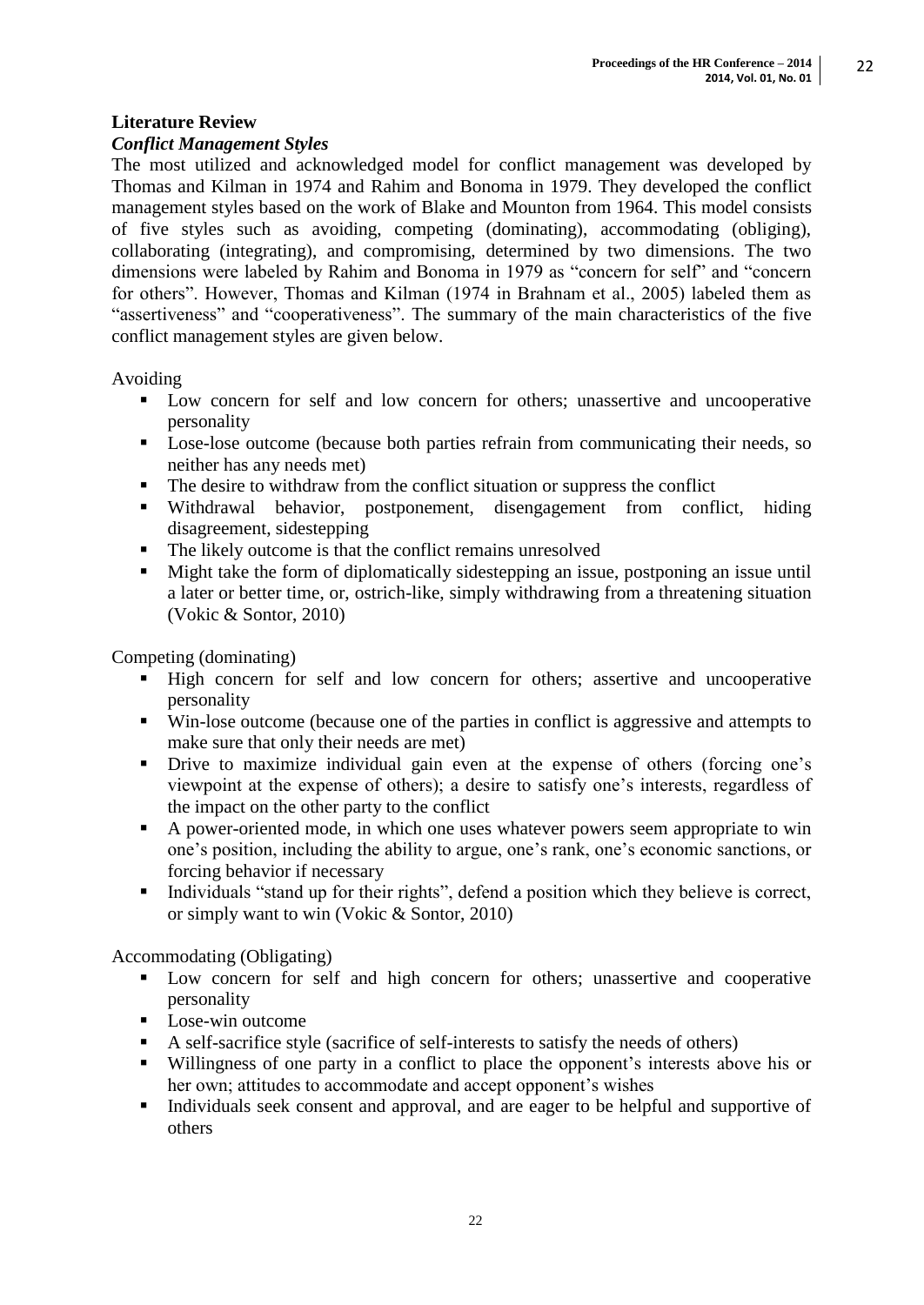Might take the form of selfless generosity or charity, obeying another person's order when one would prefer not to, or yielding to another's point of view (Vokic & Sontor, 2010)

# Compromising

- Moderate/intermediate concern for both self and others; medium assertive and cooperative personality (midpoint between cooperativeness and assertiveness)
- Associated with give-and-take or sharing the search for a middle-ground solution
- No-win/no-lose outcome (a middle ground in solving conflict where both parties would "give something" in order to "take something")
- Both parties give up something to reach a mutually acceptable solution which prevents them from meeting all of their needs (individuals try to find some expedient, mutually acceptable solution, which partially satisfies both parties)
- Might mean splitting the difference, exchanging concessions, or seeking a quick middle-ground position (Vokic & Sontor, 2010)

## Collaborating (integrating)

- High concern for self and high concern for others; collaboration between parties; assertive and cooperative personality
- Win-win outcome (interaction with others in a win-win manner)
- Drive towards constructing solutions to conflict that meet the needs of all parties involved (each party in a conflict desires to satisfy fully the concerns of all parties); attempt to work with the other person to find some solution which fully satisfies the concerns of both persons (digging into an issue to identify the underlying concerns of the two individuals and to find an alternative which meets both sets of concerns)
- Individuals are open, exchange information, examine differences between parties in order to reach a solution acceptable to both parties, and show openness to each other
- Might take the form of exploring a disagreement to learn from each other's insights, concluding to resolve some condition which would otherwise have opponents competing for resources, or confronting and trying to find a creative solution to an interpersonal problem
- Interested in preserving longstanding business relationships (Vokic  $\&$  Sontor, 2010)

## *Demographic Factors on Conflict Management Style*

There are different research studies done by different researchers on the topic of demographic factors on conflict management styles. Rosenthal & Hautaluoma in 1988, McKenna & Richardson in 1995, Sorenson, Hawkins & Sorenson in 1995, Brewer, Mitchell & Weber in 2002, Pinto & Ferrer in 2002, Cetin & Hacifazlioglu in 2004, Brahnam and others in 2005, Chan and others in 2006 and Havenga in 2006 studied the conflict management styles and gender. Age and conflict management styles were examined by McKenna & Richardson (1995), Pinto & Ferrer (2002), Cetin & Hacifazlioglu (2004) and Havenga (2006). Pinto & Ferrer in 2002 studied the education and conflict management styles. Hierarchical level and conflict management were investigated by Cornille, Pestle & Vanwy (1999) and Brewer, Mitchell & Weber (2002). Pinto & Ferrer in 2002 studied the marital status and conflict management styles. Drory & Ritov in 1997, Pinto & Ferrer in 2002 and Cetin & Hacifazlioglu in 2004 studied experiences and conflict management styles. There are few researchers who studied the professions and conflict management styles (McKenna & Richardson, 1995; Cornille, Pestle & Vanwy, 1999; Goodwin, 2002; Hignite, Margavio & Chin, 2002; Cetin & Hacifazlioglu, 2004). Personality and conflict management were studied by Jones & White (1985), King & Miles (1990), Haferkamp (1991), Earnest & McCaslin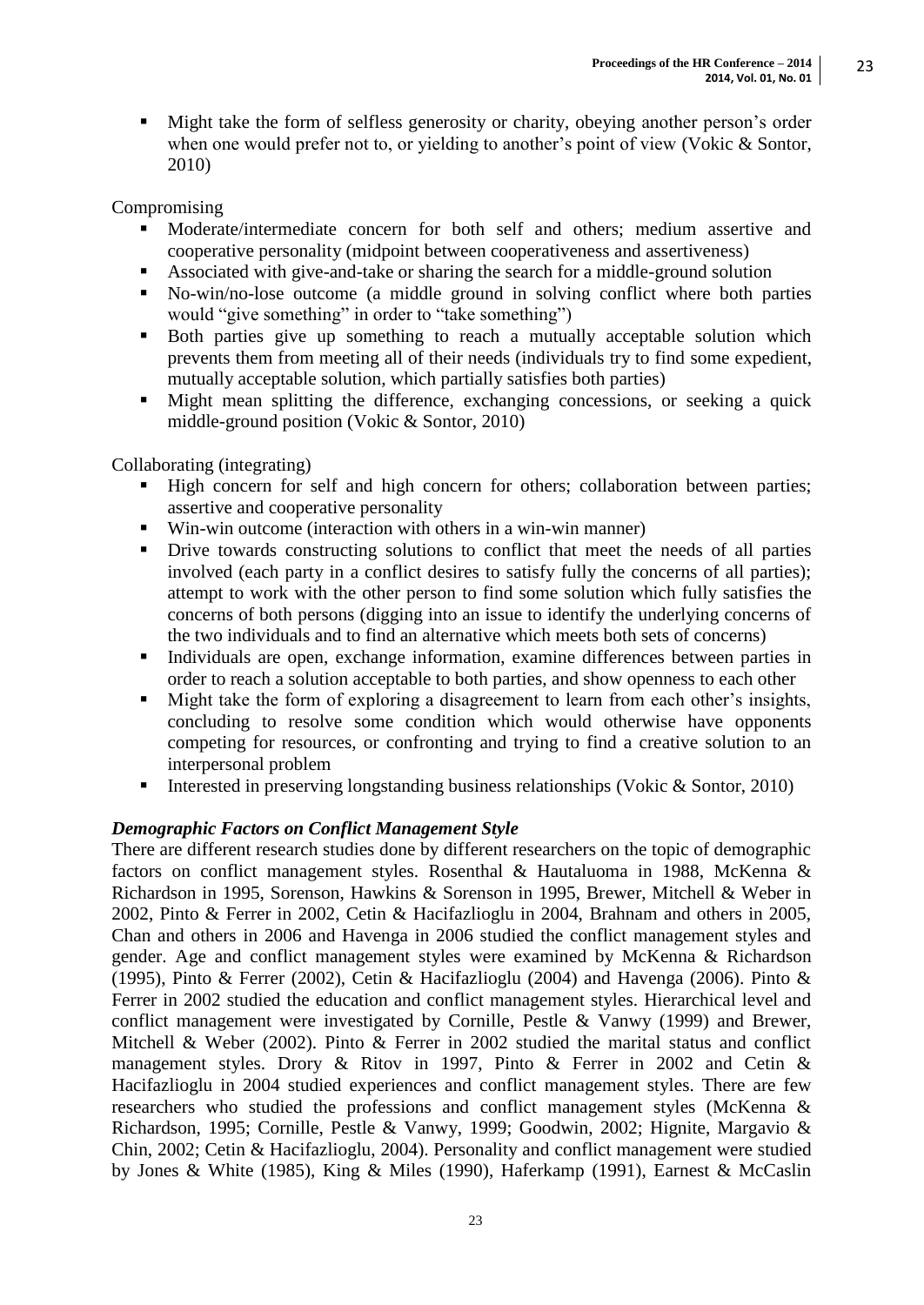(1994), Sorenson, Hawkins & Sorenson (1995), Antonioni (1998) and Moberg (2001). Rosenthal & Hautaluoma in1988, Weider-Hatfield & Hatfield in 1995, Drory & Ritov in 1997 and Rahim, Antonioni & Psenicka in 2001 studied opponent's power and conflict management styles. Group diversity and conflict management styles were studied by Cox, Lobel & McLeod (1991). Lee Agee & Kabasakal in 1993, McKenna in 1995, McKenna & Richardson in 1995, Elsayed-Ekhouly & Buda in 1996, Morris others in 1998 and Kozan in 2002 examined the culture and subculture with conflict management styles. Based on the research question, the conceptual model is given in Figure 01.

Figure 01: Conceptual Framework



## **Method**

In this research, the researchers have identified the influence of age, gender, marital status, educational level, and religion and work experience on the conflict management styles. Further, the researcher has selected the five conflict management styles namely competing, collaborating, accommodating, avoiding and compromising. Here, these five conflict management styles are the *Dependent variables* and the personal demographical variables such as age, gender, religion, marital status, educational level and work experience are the *Predictor variables.* 

The sample was derived from the six selected banks in the Western province in Sri Lanka and simple random sampling method has been adopted to select the employees from these six banks. The bank employees were solicited to complete the questionnaire. The resultant response rate of usable questionnaires was  $92\%$  (N=175) which can be considered high, taking into account that low response rates are rather common in undergraduate researches. The data necessary for this study was collected through survey questionnaires. The questionnaire was consisted of close – ended questions and was divided into two parts. In the first part, respondents were asked to provide his/ her personal data such as age, gender and the like. These data or variables were measured by using the interval scales. In the second part, the questionnaire consisted of questions relating to the conflict management styles of the individuals. These five styles of managing interpersonal conflict were measured with fifteen questions developed by the researchers. This is done on a 5-point Likert-scale. The main method of analysis was statistical techniques. Among the statistical techniques, average, percentage, correlation, regression and co-efficient of correlation were used.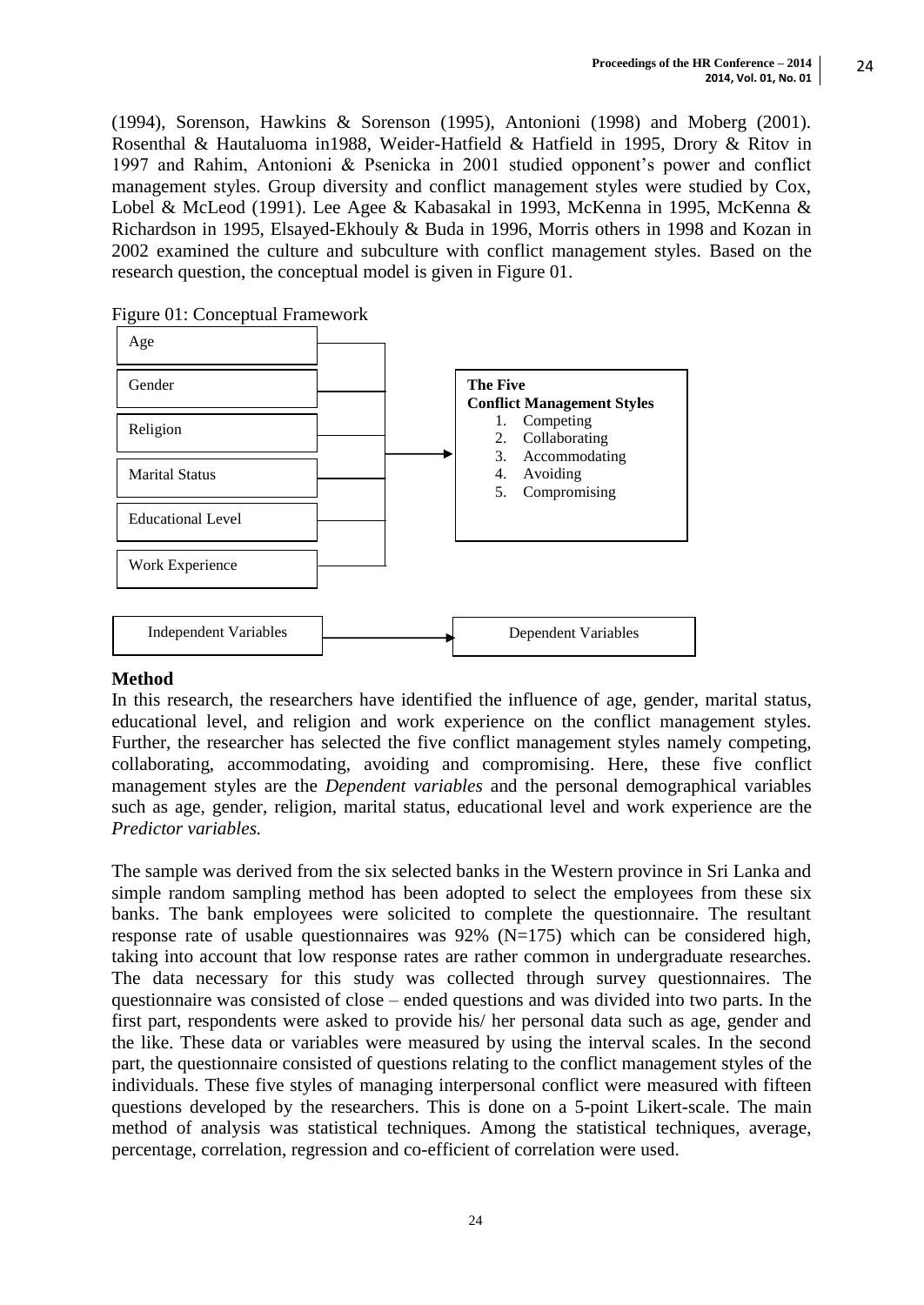# **Results**

# *Individual's dominant style of Interpersonal Conflict Management*

Generally individuals have preferences among the five conflict management styles. Although individuals have a predominant style of conflict resolution, according to the situations, they prefer one or more than one conflict management styles. In this research, each and every respondent's dominant conflict management style was identified using the score given in the questionnaire which is presented in Table 01.

| Dominant<br>of<br><b>Styles</b> | Respondents |            |  |  |
|---------------------------------|-------------|------------|--|--|
| Respondents                     | N           | Percentage |  |  |
| Competing Style                 | 43          | 26.7%      |  |  |
| Collaborating Style             | 65          | 40.4%      |  |  |
| <b>Avoiding Style</b>           | 18          | 11.2%      |  |  |
| <b>Accommodating Style</b>      | 22          | 13.7%      |  |  |
| Compromising Style              | 13          | 8.1%       |  |  |
| Total                           | 161         | 100%       |  |  |

Table 1: Individual Dominant Style of Conflict Management

Source: Survey Data

Table 01 depicts that most of the banking employees regardless gender, age, religion, marital status, educational qualification and work experiences, have preferred the collaborating style (40.4%). 43 respondents have preferred the competing style with the  $2<sup>nd</sup>$  highest percentage of 26.7%. The dominant style of 13.7% and 11.2% of employees is accommodating and avoiding respectively. Only 8.1% respondents prefer the compromising style.

Table 02 depicts the output of the Pearson's correlation, Spearman's rank correlation and chi – square test.

| Personal<br>Demographic | Pearson's<br>correlation |       | Spearman's Rank<br>Correlation |       | Chi - Square |           |
|-------------------------|--------------------------|-------|--------------------------------|-------|--------------|-----------|
| Variables               | Value                    | Sig.  | Value                          | Sig.  | Value        | Sig.      |
| Religion                | 0.085                    | 0.282 |                                |       |              |           |
| <b>Marital Status</b>   | $-0.055$                 | 0.487 | -                              | -     |              |           |
| Edu.                    | $-0.068$                 | 0.390 |                                |       |              |           |
| Qualification           |                          |       |                                |       |              |           |
| Age                     |                          |       | $-0.41$                        | 0.604 |              |           |
| Work                    |                          |       | $-0.035$                       | 0.656 |              |           |
| Experience              |                          |       |                                |       |              |           |
| Gender                  |                          |       |                                |       | 11.484       | $0.001**$ |

Table 02: Correlation and Chi-square Values for Personal Demographic Factors

\*\* Chi-square value is significant at the 0.05 level. (2–tailed)

As depicted in Table 02, gender has statistically a significant influence on the conflict management styles. The Chi-square value of gender differences on the conflict management styles is 11.484 and it is significant at the 0.05 level (Sig.  $= 0.001$ ). However, the other demographic factors do not have statistically significant influence on the conflict management styles. The correlation value of religion is 0.085 with the significant value of 0.282 (Sig.>0.05). Marital status and educational qualification have negative correlation and their significant values are 0.487 and 0.390 respectively (Sig. >0.05). Similarly, Spearman's rank correlations of age and work experience also have negative values and their significant values are 0.604 and 0.656 respectively (Sig.>0.05). It can, therefore, be concluded that the personal demographic variables have no significant influence on the conflict management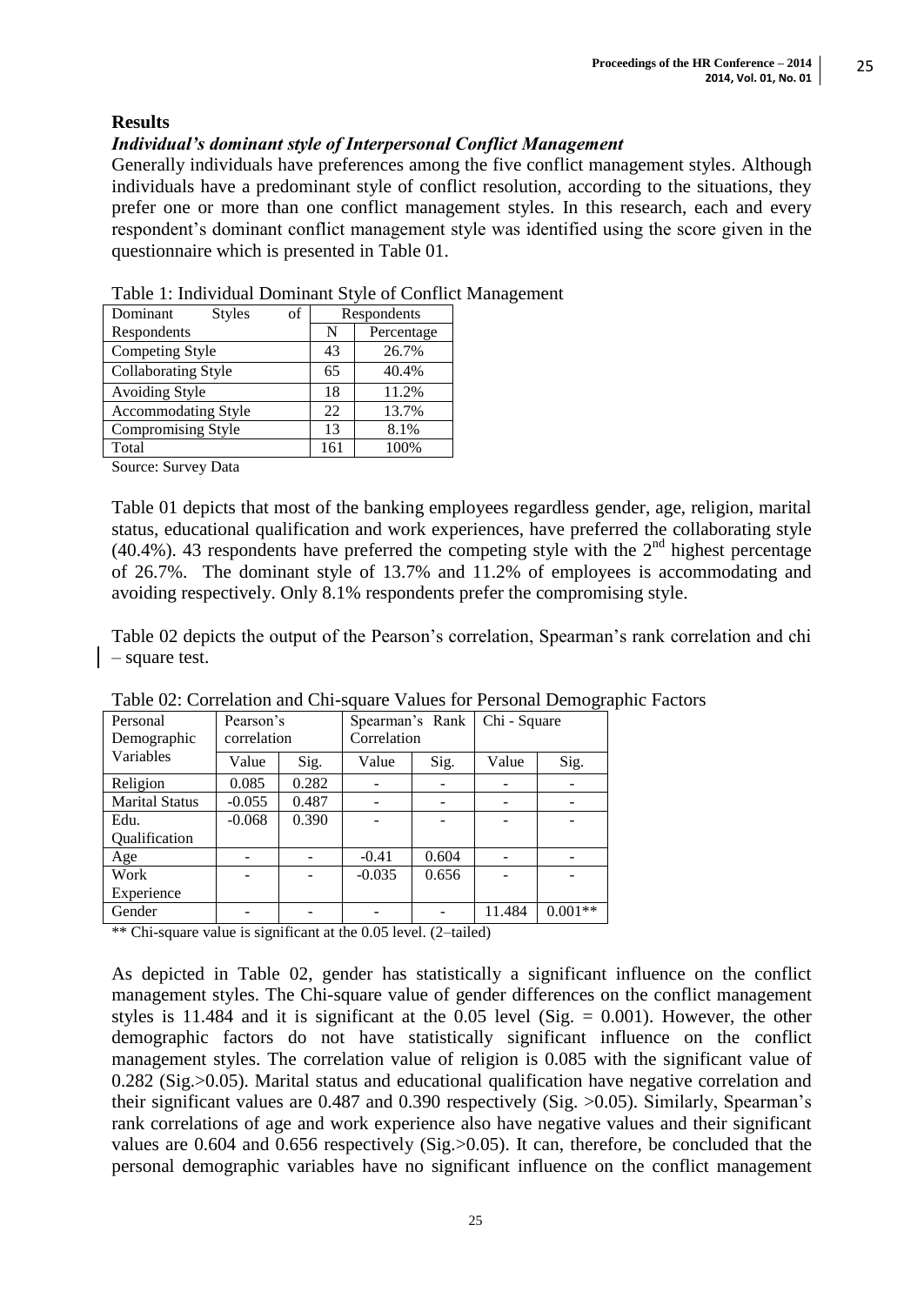styles except the gender variable. Only gender has statistically a significant influence on conflict management styles.

T-test was carried out to find out whether there were any significant difference in the conflict management styles between males and females. By comparing the different conflict management styles against the background variable gender, the following results were achieved in Table 03.

|                                   | Independent | Test $(95%$<br>Samples |
|-----------------------------------|-------------|------------------------|
| <b>Conflict Management Styles</b> | Confidence  | Interval<br>of<br>the  |
|                                   | Difference) |                        |
|                                   | T - Value   | Sig. (2-tailed)        |
| Competing Style                   | 0.853       | 0.399                  |
| Collaborating Style               | 0.294       | 0.770                  |
| Avoiding Style                    | $-1.180$    | 0.255                  |
| Accommodating Style               | 0.261       | 0.797                  |
| Compromising Style                | 1.112       | 0.290                  |

Table 03: T – Test for Conflict Management Styles by Gender

Independent samples t-test revealed that there was no significant difference between males and females' conflict management styles, at 0.05 significant levels.

A series of one-way ANOVA was carried out to determine whether the conflict management styles (dependent variable) differed in terms of their biographical variables (Age, Religion, Marital Status, Educational Qualifications and Work experience).

Table 04: ANOVA of Age Group for Conflict Management Styles

| <b>ANOVA</b>               |                       |                   |               |             |       |      |  |
|----------------------------|-----------------------|-------------------|---------------|-------------|-------|------|--|
|                            |                       | Sum of<br>Squares | df            | Mean Square | F     | Sig. |  |
| Competing Style            | <b>Between Groups</b> | 9.982             | 2             | 4.991       | 1.327 | .277 |  |
|                            | <b>Within Groups</b>  | 150.483           | 40            | 3.762       |       |      |  |
|                            | Total                 | 160.465           | 42            |             |       |      |  |
| <b>Collaborating Style</b> | <b>Between Groups</b> | 1.306             | 2             | .653        | .365  | .695 |  |
|                            | <b>Within Groups</b>  | 110.847           | 62            | 1.788       |       |      |  |
|                            | Total                 | 112.154           | 64            |             |       |      |  |
| Av oiding Style            | <b>Between Groups</b> | 19.143            | 2             | 9.571       | 2.359 | .129 |  |
|                            | <b>Within Groups</b>  | 60.857            | 15            | 4.057       |       |      |  |
|                            | Total                 | 80.000            | 17            |             |       |      |  |
| Accommodating Style        | <b>Between Groups</b> | 5.655             | $\mathcal{P}$ | 2.828       | 1.362 | .280 |  |
|                            | Within Groups         | 39.436            | 19            | 2.076       |       |      |  |
|                            | Total                 | 45.091            | 21            |             |       |      |  |
| Compromising Style         | Between Groups        | 14.103            | $\mathcal{P}$ | 7.051       | 1.923 | .196 |  |
|                            | Within Groups         | 36.667            | 10            | 3.667       |       |      |  |
|                            | Total                 | 50.769            | 12            |             |       |      |  |

Table 04 depicts the ANOVA with respect to the conflict management styles based on the age of respondents. The significance level of the F-test for all the five conflict management styles indicates that there is no statistically significance difference (Sig.>0.05). Therefore, it can be concluded that all five of the conflict management styles are used to the same extent, when measured in terms of a significant difference, by all age groups.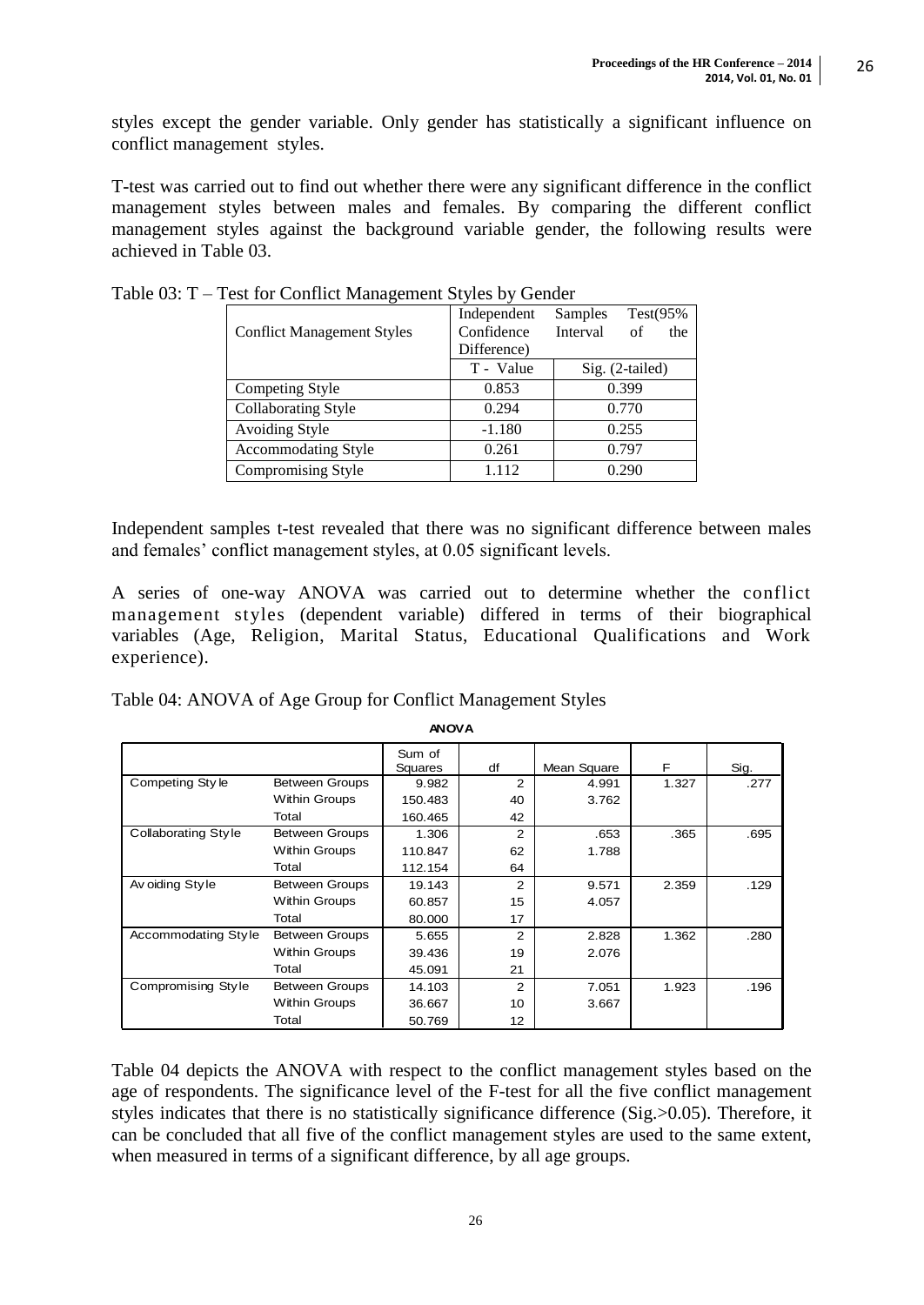However, the younger age group (20-35 years) and older age group (>50 years) were found to be using the accommodating style with the mean values of 13.692 and 14.667 respectively, while the middle age employees were found to be using the collaborating style  $(M = 13.167)$ .

| <b>ANOVA</b>               |                       |                   |                |             |       |      |  |  |
|----------------------------|-----------------------|-------------------|----------------|-------------|-------|------|--|--|
|                            |                       | Sum of<br>Squares | df             | Mean Square | F     | Sig. |  |  |
| Competing Style            | <b>Between Groups</b> | .186              | 1              | .186        | .048  | .828 |  |  |
|                            | Within Groups         | 160.279           | 41             | 3.909       |       |      |  |  |
|                            | Total                 | 160.465           | 42             |             |       |      |  |  |
| <b>Collaborating Style</b> | <b>Between Groups</b> | 11.635            | 1              | 11.635      | 7.292 | .009 |  |  |
|                            | Within Groups         | 100.519           | 63             | 1.596       |       |      |  |  |
|                            | Total                 | 112.154           | 64             |             |       |      |  |  |
| Av oiding Style            | <b>Between Groups</b> | 8.500             | $\overline{2}$ | 4.250       | .892  | .431 |  |  |
|                            | Within Groups         | 71.500            | 15             | 4.767       |       |      |  |  |
|                            | Total                 | 80.000            | 17             |             |       |      |  |  |
| Accommodating Style        | <b>Between Groups</b> | 6.313             | 1              | 6.313       | 3.256 | .086 |  |  |
|                            | Within Groups         | 38.778            | 20             | 1.939       |       |      |  |  |
|                            | Total                 | 45.091            | 21             |             |       |      |  |  |
| Compromising Style         | <b>Between Groups</b> | 3.894             | 1              | 3.894       | .914  | .360 |  |  |
|                            | Within Groups         | 46.875            | 11             | 4.261       |       |      |  |  |
|                            | Total                 | 50.769            | 12             |             |       |      |  |  |

Table 05: ANOVA of Religious Group for Conflict Management styles

The results with respect to the conflict management styles based on the religion are shown in the above table. The results clearly indicate that there is a statistically significant difference in the religion variable for the collaborating style, since the significant value of the F-test is 0.009 (F=7.292, Sig. <0.05). Further, based on the descriptive, it is evident that Hindus  $(M=13.67)$  prefer the collaborating style more than the Christians  $(M=12.62)$ .

|  | Table 6: ANOVA of Marital Status for Conflict Management Styles |
|--|-----------------------------------------------------------------|
|  |                                                                 |

| <b>ANOVA</b>        |                       |                   |                   |             |       |      |  |  |
|---------------------|-----------------------|-------------------|-------------------|-------------|-------|------|--|--|
|                     |                       | Sum of<br>Squares | df                | Mean Square | F     | Sig. |  |  |
| Competing Style     | <b>Between Groups</b> | 24.225            | $\overline{2}$    | 12.113      | 3.556 | .038 |  |  |
|                     | <b>Within Groups</b>  | 136.240           | 40                | 3.406       |       |      |  |  |
|                     | Total                 | 160.465           | 42                |             |       |      |  |  |
| Collaborating Style | <b>Between Groups</b> | .874              | 1                 | .874        | .495  | .484 |  |  |
|                     | <b>Within Groups</b>  | 111.279           | 63                | 1.766       |       |      |  |  |
|                     | Total                 | 112.154           | 64                |             |       |      |  |  |
| Av oiding Style     | <b>Between Groups</b> | 4.225             | 1                 | 4.225       | .892  | .359 |  |  |
|                     | <b>Within Groups</b>  | 75.775            | 16                | 4.736       |       |      |  |  |
|                     | Total                 | 80.000            | 17                |             |       |      |  |  |
| Accommodating Style | <b>Between Groups</b> | 7.782             | $\overline{2}$    | 3.891       | 1.981 | .165 |  |  |
|                     | <b>Within Groups</b>  | 37.309            | 19                | 1.964       |       |      |  |  |
|                     | Total                 | 45.091            | 21                |             |       |      |  |  |
| Compromising Style  | <b>Between Groups</b> | 4.069             | 1                 | 4.069       | .958  | .349 |  |  |
|                     | <b>Within Groups</b>  | 46.700            | 11                | 4.245       |       |      |  |  |
|                     | Total                 | 50.769            | $12 \overline{ }$ |             |       |      |  |  |

The results depicted in Table 6 shows the ANOVA of marital status for the conflict management styles. The results clearly reveal that, there is a statistically significant difference in marital status for the competing style (Sig.  $\langle 0.05 \rangle$ ). However, based on the descriptive, it could be said that the unmarried employees  $(M=13.0)$  prefer the competing style more than married employees (M=12.48).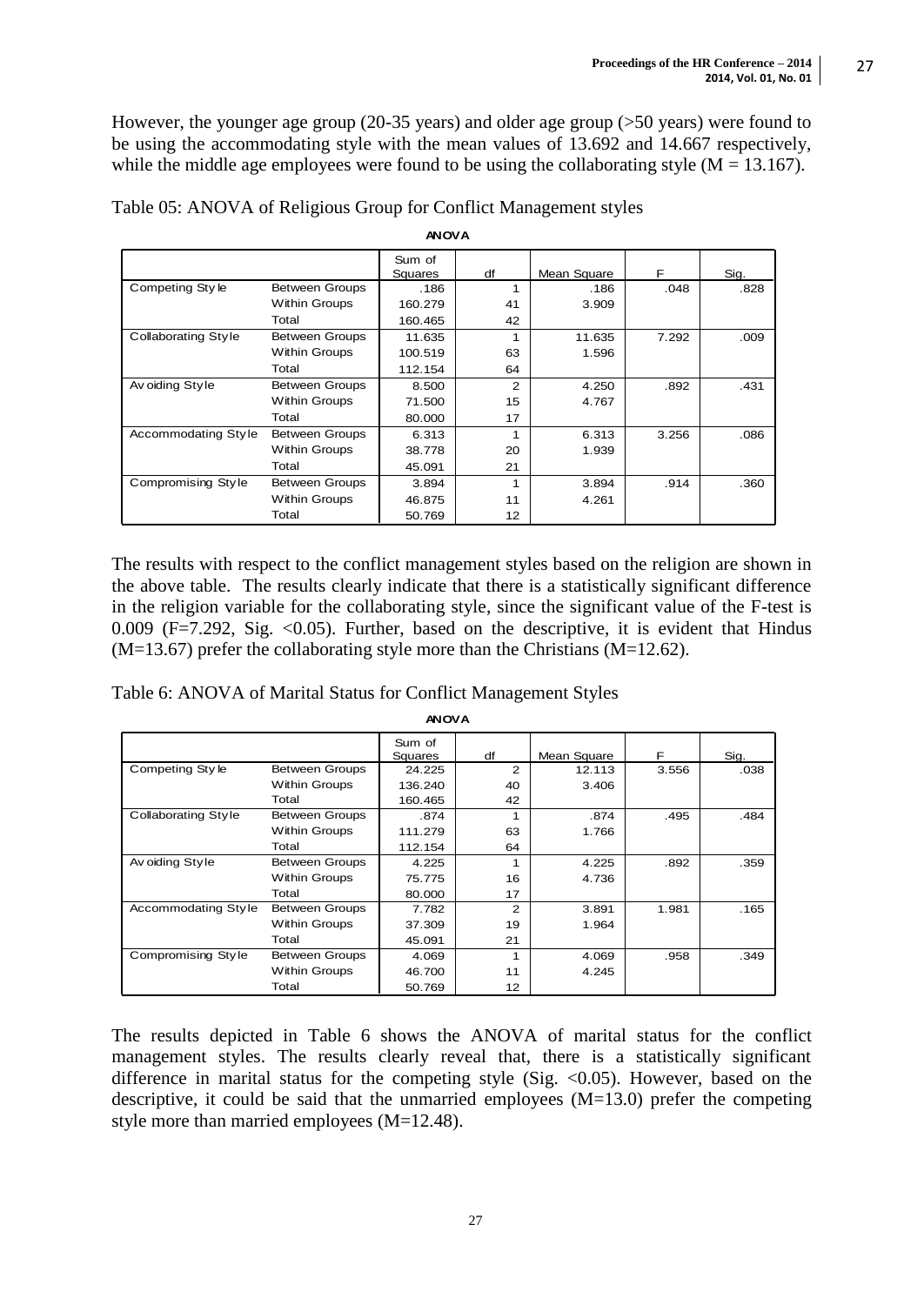| <b>ANOVA</b>               |                       |                          |    |             |       |      |  |
|----------------------------|-----------------------|--------------------------|----|-------------|-------|------|--|
|                            |                       | Sum of<br><b>Squares</b> | df | Mean Square | F     | Sig. |  |
| Competing Style            | <b>Between Groups</b> | 48.851                   | 4  | 12.213      | 4.158 | .007 |  |
|                            | <b>Within Groups</b>  | 111.614                  | 38 | 2.937       |       |      |  |
|                            | Total                 | 160.465                  | 42 |             |       |      |  |
| <b>Collaborating Style</b> | Between Groups        | 2.319                    | 4  | .580        | .317  | .866 |  |
|                            | <b>Within Groups</b>  | 109.835                  | 60 | 1.831       |       |      |  |
|                            | Total                 | 112.154                  | 64 |             |       |      |  |
| Av oiding Style            | <b>Between Groups</b> | 2.800                    | 3  | .933        | .169  | .915 |  |
|                            | <b>Within Groups</b>  | 77.200                   | 14 | 5.514       |       |      |  |
|                            | Total                 | 80.000                   | 17 |             |       |      |  |
| Accommodating Style        | <b>Between Groups</b> | 4.619                    | 3  | 1.540       | .685  | .573 |  |
|                            | <b>Within Groups</b>  | 40.472                   | 18 | 2.248       |       |      |  |
|                            | Total                 | 45.091                   | 21 |             |       |      |  |
| Compromising Style         | <b>Between Groups</b> | 14.019                   | 3  | 4.673       | 1.144 | .383 |  |
|                            | <b>Within Groups</b>  | 36.750                   | 9  | 4.083       |       |      |  |
|                            | Total                 | 50.769                   | 12 |             |       |      |  |

# Table 7: ANOVA of Education for Conflict Management Styles

Table 7 depicts ANOVA with respect to the conflict management styles based on the educational qualification of the respondents. By analyzing the conflict management styles against the background variable educational qualification, a statistically significant difference could be found between the groups for the competing style. The significant value of the F-test for the competing style is  $0.007$  (sig.  $<0.05$ ).

Based on the descriptive, it could be said that the mean value of G.C.E O/L qualified employees (M=13.5) is relatively higher than the others. It is followed by degree holders (M=13.28) and professionally qualified employees (M=12.67).

Table 8: ANOVA of Work Experience for Conflict Management Styles

| <b>ANOVA</b>        |                       |                   |    |             |        |      |  |  |
|---------------------|-----------------------|-------------------|----|-------------|--------|------|--|--|
|                     |                       | Sum of<br>Squares | df | Mean Square | F      | Sig. |  |  |
| Competing Style     | <b>Between Groups</b> | 8.800             | 3  | 2.933       | .754   | .527 |  |  |
|                     | <b>Within Groups</b>  | 151.665           | 39 | 3.889       |        |      |  |  |
|                     | Total                 | 160.465           | 42 |             |        |      |  |  |
| Collaborating Style | <b>Between Groups</b> | .279              | 3  | .093        | .051   | .985 |  |  |
|                     | <b>Within Groups</b>  | 111.875           | 61 | 1.834       |        |      |  |  |
|                     | Total                 | 112.154           | 64 |             |        |      |  |  |
| Av oiding Style     | <b>Between Groups</b> | 19.400            | 3  | 6.467       | 1.494  | .259 |  |  |
|                     | <b>Within Groups</b>  | 60.600            | 14 | 4.329       |        |      |  |  |
|                     | Total                 | 80.000            | 17 |             |        |      |  |  |
| Accommodating Style | <b>Between Groups</b> | 9.988             | 3  | 3.329       | 1.707  | .201 |  |  |
|                     | <b>Within Groups</b>  | 35.103            | 18 | 1.950       |        |      |  |  |
|                     | Total                 | 45.091            | 21 |             |        |      |  |  |
| Compromising Style  | <b>Between Groups</b> | 41.769            | 3  | 13.923      | 13.923 | .001 |  |  |
|                     | <b>Within Groups</b>  | 9.000             | 9  | 1.000       |        |      |  |  |
|                     | Total                 | 50.769            | 12 |             |        |      |  |  |

According to Table 8, ANOVA of work experience for the conflict management styles reveals that there is a statistically significant difference for compromising style. (Sig. =0.001) Based on the descriptive, both employees who have less than 5 years experience (M=13.5) and employees who have more than 20 years experience prefer the compromising style more than the other employees who have  $5 - 20$  years experience (Mean for  $5\n-10$  yrs experience is 13 and for >20 yrs work experience is 8.5).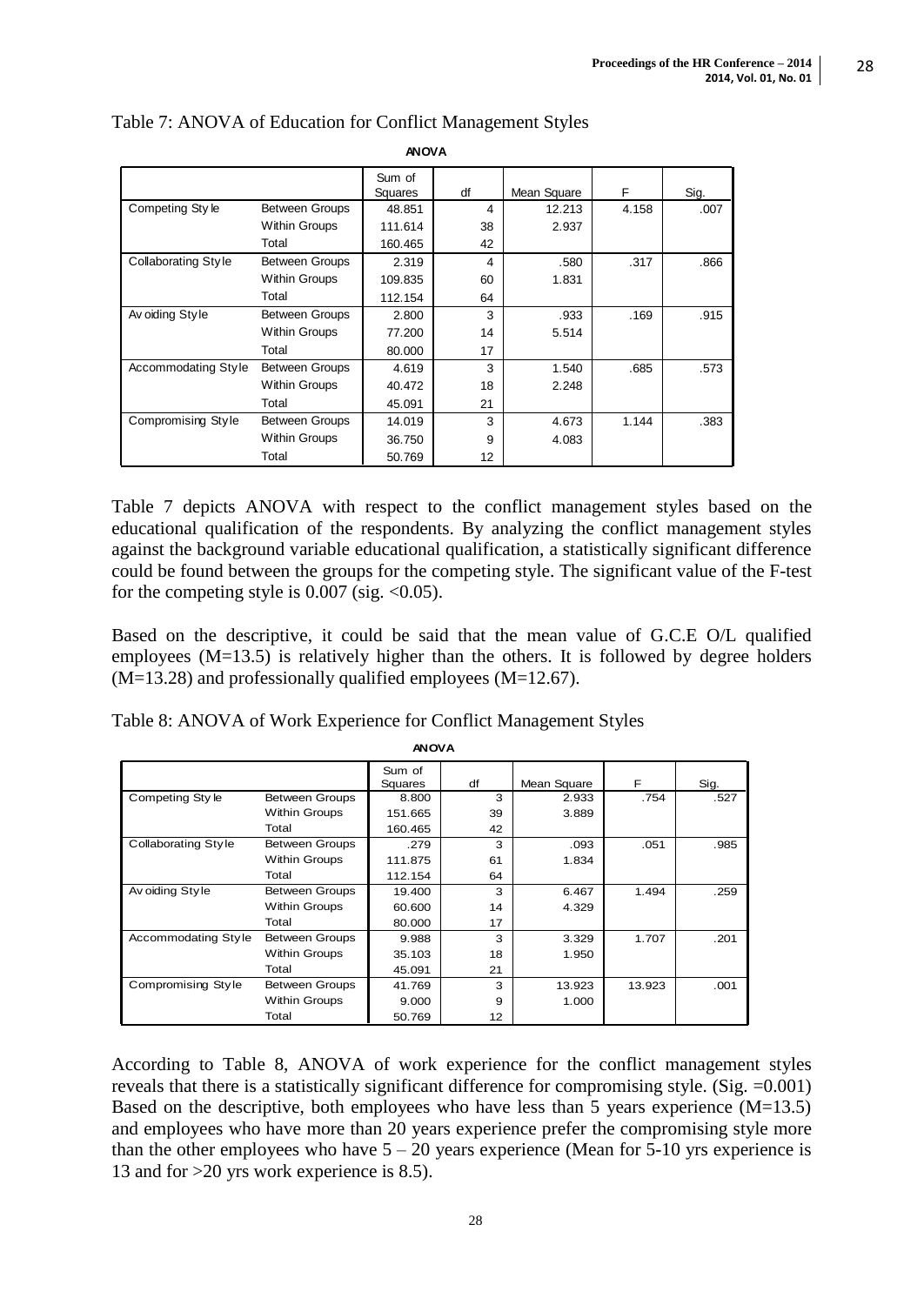#### **Discussion and Recommendation**

The Chi-square value of gender for the conflict management styles is 11.484 and the significant value is 0.001. This reveals that the variable gender has a significant influence on the conflict management styles. Robinson (2006) has also found that, gender has an influence on the conflict management styles. Therefore, the findings of the present study agree with the findings of Robinson. Further, in this study, no significant difference was found between male and female employees. It can, therefore, be concluded that, all five of the conflict management styles are used to the same extent when measured in terms of a significant difference, by both male and female employees. Rank correlation for the age group is - 0.41 and the significant value is 0.604 at the 95% significance level. This result indicates that, statistically age has no significant influence on the conflict management styles. This finding is concordant with the findings of Patana (2002). Further, the result of ANOVA with respect to the conflict management styles based on the age of respondents indicates that, statistically there is no significant difference between the age groups.

The correlation value of religion is 0.085 and the significance value is 0.282 at the 95% significant level. It could, therefore, be concluded that religion has statistically no significant influence on the conflict management styles. Dean (1998) has also found that religion has no influence on the conflict management styles. However, the finding of the present study contradicts with Robinson (2006). He has found that religion has influence on the conflict management styles. Moreover, an ANOVA result indicates that, there is a statistically significant difference in the religion variable for the collaborating style. Based on the descriptive, it is evident that the Hindus prefer the collaborating style more than the Christians.

Marital status has negative correlation value with the conflict management styles (-0.055). Its significance value is 0.487. This result clearly states that, marital status has no significant influence on the conflict management styles. This finding agrees with the findings of Robinson (2006). Further, the ANOVA test result of marital status clearly reveals that there is a statistically significant difference in marital status for the competing style.

The correlation value for educational qualification is - 0.068 and the significance value is 0.487. The result clearly revealed that educational qualification also has no significant influence on the conflict management styles. This finding agrees with the findings of Patana (2002). The ANOVA test result with respect to the conflict management styles based on the educational qualification of respondents indicates that, statistically, a significant difference could be found for the competing style.

Rank correlation value for the work experience is - 0.035. The significant value reveals that work experience has statistically no significant influence on the conflict management styles. Patana (2002) has also found that, work experiences do not significantly influence on the conflict management styles. Moreover, an ANOVA result indicates that, there is, statistically, a significant difference between the work experiences for the compromising style.

Analyses of the data indicated that only gender has a significant influence on the conflict management styles of the bank employees. The findings further revealed that no significant difference was found between males and females. Moreover, no significant difference was found between the age groups. However, there was a significant difference between the Christians and the Hindus in preferring the collaborating style. Thus, there was a significant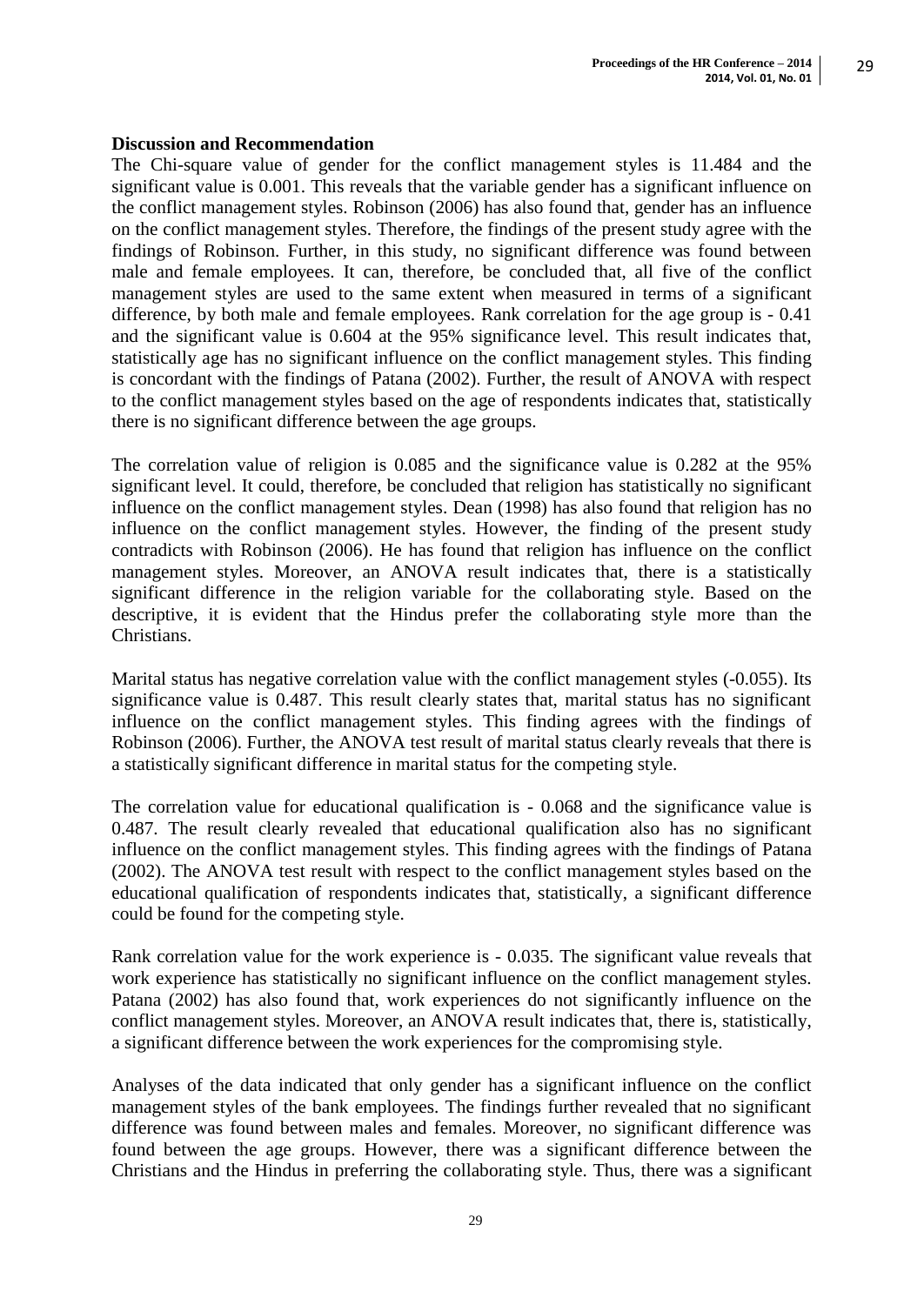difference between married and unmarried employees on the competing style. Similarly, educational qualification also has significant difference on the competing style. Work experience has significantly differed in the compromising style.

People differ in the management of conflict situations. It is important to realize that no style is wrong, but that the appropriate situations exist depending on the objective (Technicomp, 1995). Through conflict self-awareness, employees can more effectively manage their conflicts and therefore their professional and personal relationships.

When employees find themselves in conflict over very important issues, they should normally try to *Collaborate* with the other party. This style often takes more energy, patience and time than other styles, but produces the most satisfaction. This style is particularly helpful when the issue is important to both parties, the relationship is valued, commitment by the other party is valued and different perspectives need to be merged. This style may be disadvantageous if individuals use it exclusively and disapprove of other conflict individuals not using it.

If time is precious and if employees have enough power to impose their will, the *competing*  style is more appropriate. Using this style, individuals may be described as aggressive, overwhelming, intimidating and over powering. Appropriate uses of the competing style are when the outcome is more important than the relationship. This may occur when quick, decisive action is vital and unpopular course of action is necessary. This style may only be effective when you are right and have power. Caution exists with this style as a reputation for bullying may develop if it is used too often.

When dealing with moderately important issues, *Compromising* can often lead to quick solutions. However, compromise does not completely satisfy either party and does not foster innovation the way that taking the time to collaborate can. This style is the most effective when the issue and relationship are both only moderately important, there is plenty of time, a temporary solution is sought, both sides have equal power and as a back-up mode when collaboration or competition fails.

When employees find themselves in conflict over a fairly unimportant issue, using an *Accommodating* strategy is a quick way to resolve the conflict without straining their relationship with the other party. Further, according to McMahon (1994), this conflict management style is a smoothing gesture where the relationship is considered much greater than an individual's own goals. Employees who consistently use this style emphasize the areas of agreement while downplaying areas of disagreement. Appropriate uses of this style are situations where the issue is not as important as the relationships, feels that reserving harmony is important, realizes that subordinates need to experiment and learn from their own mistakes and one party needs special consideration.

*Avoiding* should normally be reserved for situations where there is a clear advantage to waiting to resolve the conflict. Generally, employees engaged in conflict with a superior most likely to respond in avoidance behaviour. The appropriate uses of the avoiding style include the situation being considered a trivial issue, damage is imminent, accessible resources are inadequate and one's objectives are not appropriate or legitimate. Moreover, avoiding is appropriate if you are too busy with more important concerns and if your relationship with the other party is unimportant.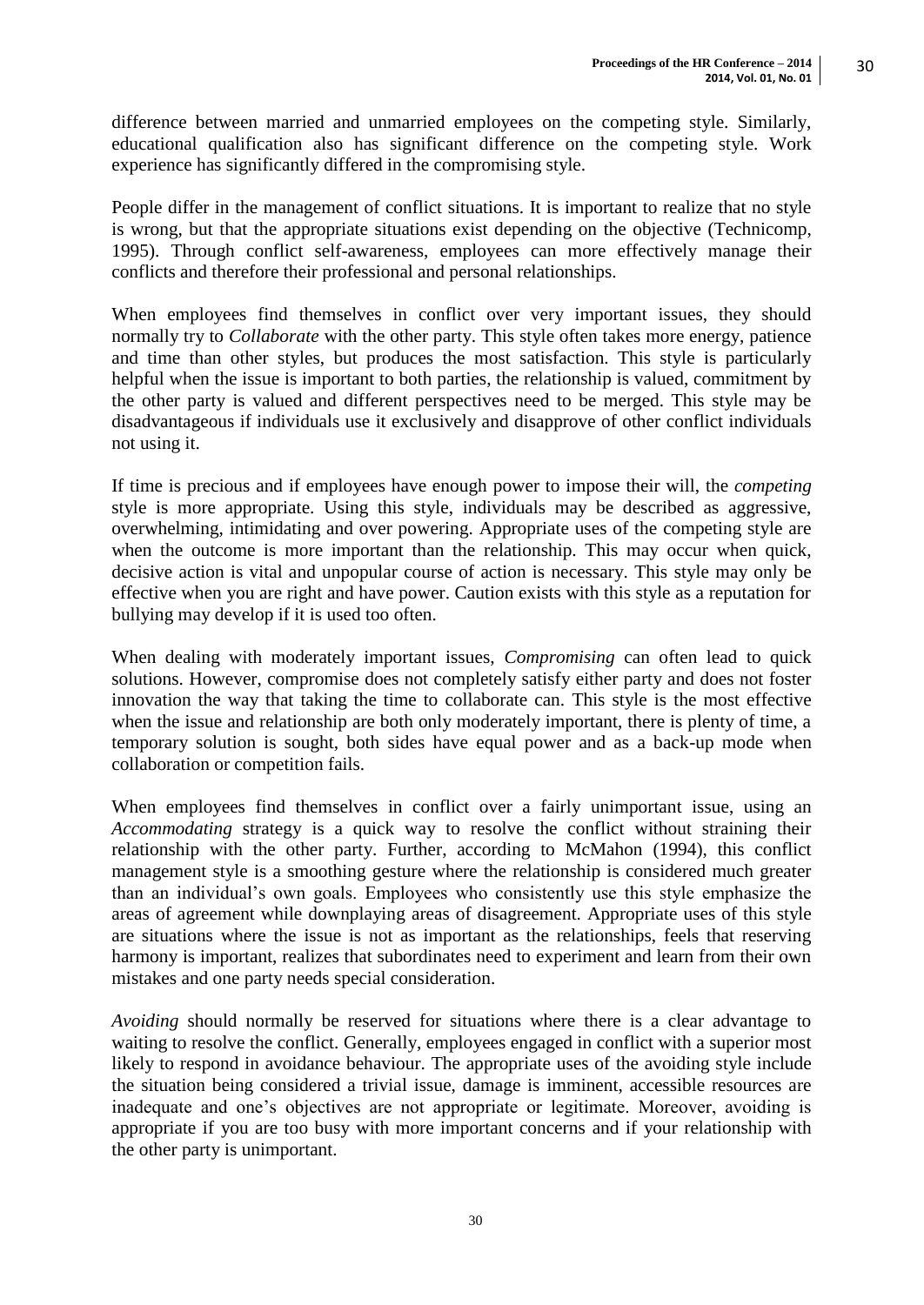# **References**

- 1. Antonioni, D. (1998). Relationship between the big five personality factors and conflict management styles, International Journal of Conflict Management, 9(4): 336-355.
- 2. Brahnam, S. D., Margavio, T. M., Hignite, M. A., Barrier, T. B., Chin, J. M. (2005). A bender-based categorization for conflict resolution, Journal of Management Development, 24(3): 197-208.
- 3. Brewer, N., Mitchell, P., Weber, N. (2002). Gender role, organizational status, and conflict management styles, International Journal of Conflict Management, 13(1): 78-94.
- 4. Cetin, M. O., Hacifazlioglu, O. (2004). Conflict Management Styles: A Comparative Study of University Academics and High School Teachers, Journal of American Academy of Business, 5(1/2): 325-332.
- 5. Chan, C. C. A., Monroe, G., Ng, J., Tan, R. (2006). Conflict Management Styles of Male and Female Junior Accountants, International Journal of Management, 23(2): 289-295.
- 6. Cornille, T. A., Pestle, R. E., Vanwy, R. W. (1999). Teachers' conflict management styles with peers and students' parents, International Journal of Conflict Management, 10(1): 69-79.
- 7. Cox, T. H., Lobel, S. A., McLeod, P. L. (1991). Effects of ethnic group cultural differences on cooperative and competitive behavior on a group task, Academy of Management Journal, 34(4): 827-847.
- 8. Drory, A., Ritov, I. (1997). Effects of work experience and opponent's power on conflict management styles, International Journal of Conflict Management, 8(2): 148-161.
- 9. Earnest, G. W., McCaslin, N. L. (1994). Extension Administrators Approach to Conflict Management: A Study of Relationships Between Conflict Management Styles and Personality Type, Journal of Agricultural Education, 35(3): 18-22.
- 10. Elsayed-Ekhouly, S. M., Buda, R. (1996). Organizational conflict: a comparative analysis of conflict styles across cultures, International Journal of Conflict Management, 7(1): 71-81.
- 11. Goodwin, J. (2002). Auditors' Conflict Management Styles: An Exploratory Study, Abacus, 38(3): 378-405.
- 12. Haferkamp, C. J (1991). Orientations to conflict: gender, attributions, resolution strategies, and self-monitoring, Current Psychology, 10(4): 227-240.
- 13. Havenga, W. (2006). Relationships between Gender/Age Status Differences and Conflict Management Styles in Small Business, http://www.kmu.unisg.ch/rencontres/RENC2006/ Topics06/D/Rencontres\_2006\_HavengaW.pdf, 1-16.
- 14. Hignite, M. A., Margavio, T. M., Chin, J. M. (2002). Assessing the Conflict Resolution Profiles of Emerging Information Systems Professionals, Journal of Information Systems Education, 13(4): 315-324.
- 15. Jones, T. E., White, C. S. (1985). Relationships Among Personality, Conflict Resolution Styles, and Task Effectiveness, Group & Organization Studies, 10(2): 152-167
- 16. King, W. C. Jr., Miles, E. W. (1990). What we know and don't know about measuring conflict – An examination of the ROCI-II and the OCCI conflict instruments, Management Communication Quarterly, 4(2): 222-243.
- 17. Kozan, M. K. (2002). Subcultures and Conflict Management Style, Management International Review, 42(1): 89-104.
- 18. Lee Agee, M., Kabasakal, H. E. (1993). Exploring Conflict Resolution Styles: A Study of Turkish and American University Business Students, International Journal of Social Economics, 20(9): 3-14.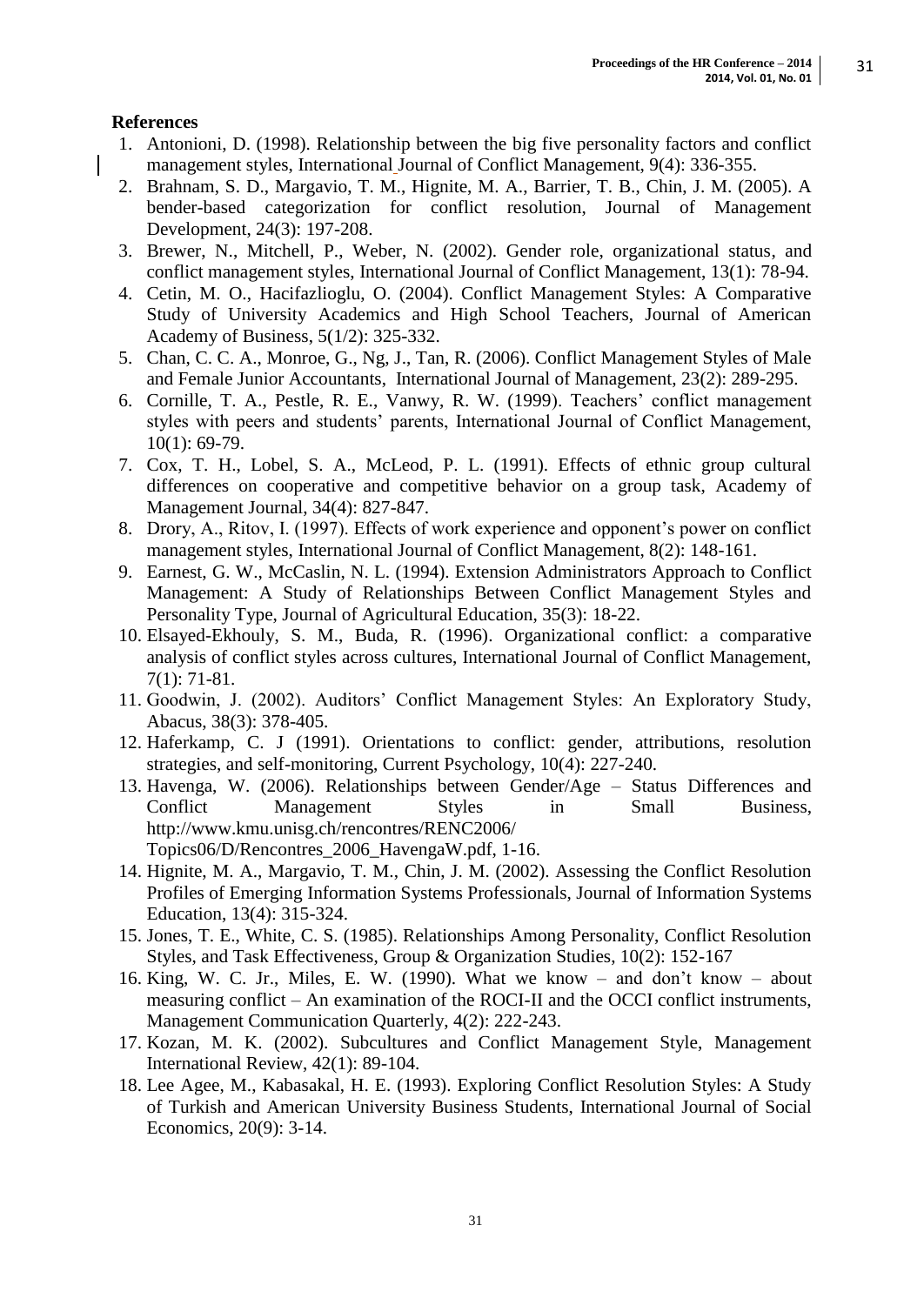- 19. McKenna, S. and Richardson, J. (1995). Business values, Management and conflict handling: Issues in contemporary Singapore, Journal of Management Development, 11(04), pp56-70
- 20. McKenna, S. (1995). The business impact of management attitudes towards dealing with conflict: a cross-cultural assessment, Journal of Managerial Psychology, 10(7): 22-27.
- 21. McMahon, (1994). Leadership and conflict resolution. Presentation at 1994, Leadership Camp.
- 22. Moberg, P. J. (2001). Linking conflict strategy to the five-factor model: theoretical and empirical foundations, International Journal of Conflict Management, 12(1): 47-68.
- 23. Morris, M. W., Williams, K. Y., Leung, K., Larrick, R., Mendoza, M. T., Bhatnagar, D., Li, J., Kondo, M., Luo, JL., Hu, J-C. (1998). Conflict Management Style: Accounting for Cross-National Differences, Journal of International Business Studies, 29(4): 729-747.
- 24. Patana, D. G. (2002). Conflict management styles of the deans in Assumption University, Thailand and the University of Santo Tomas, Philippines: A comparative study. Retrieved November 25, 2009, from [http://www.education.au.edu/Genoveva%20\\_D\\_%20Patana.pdf.](http://www.education.au.edu/Genoveva%20_D_%20Patana.pdf)
- 25. Pinto, E. P., Ferrer, J. Jr. (2002). Relationship between Demographic Characteristics and Conflict Handling Styles, The Center for Latin American Issues Working Paper Series, [http://www.gwu.edu/~clai/working\\_papers/Paschoal\\_Eder\\_05-02.pdf](http://www.gwu.edu/~clai/working_papers/Paschoal_Eder_05-02.pdf)
- 26. Rahim, M. A. (1983). A measure of styles of handling interpersonal conflict. Academy of Management Journal, 26, 368-376.
- 27. Rahim, M. A. (2001). Managing conflict in organizations (3rd ed). Westport, CT:Quorum Books.
- 28. Rahim, M.A., & Bonoma, T.V. (1979). Managing organizational conflict: A model for diagnosis and intervention. Psychological Reports, 44, 1323-1344.
- 29. Rahim, M. A., Antonioni, D., Psenicka, C. (2001). A structural equations model of leader power, subordinates' styles of handling conflict, and job performance, International Journal of Conflict Management, 12(3): 191-211.
- 30. Robinson, J. (2006). Personal Demographical Variables and Modes of Interpersonal Conflict Resolution, Journal of Business Studies, Volume-3, pp16-23
- 31. Rosenthal, D. B., Hautaluoma, J. (1988). Effects of Importance of Issues, Gender, and Power of Contenders on Conflict Management Style, Journal of Social Psychology, 128(5): 699-701.
- 32. Sorenson, P. S., Hawkins, K., Sorenson, R. L. (1995). Gender, psychological type and conflict style preference, Management Communication Quarterly, 9(1): 115-126.
- 33. Robbins, S. P. (2003). Conflict and Resolutions in Organizational Behaviour, 10th edition, Prentice hall of India, pp396-415
- 34. Technicomp. (1995). Conflict management for teams. Cleveland, OH: Author.
- 35. Thompson, L. (1998). The mind and heart of the negotiator. Upper Saddle River, NJ: Prentice-Hall.
- 36. Vokic, and Sontor, (2010). "Conflict Management Styles in Croatian Enterprises-The Relationship between Individual characteristics and Conflict Handling styles. Working paper retrieved from web.efzg.hr/RePEc/pdf/Clanak%2009-05.pdf.
- 37. Weider-Hatfield, D., Hatfield, J. D. (1995). Relationships Among Conflict Management Styles, Levels of Conflict, and Reactions to Work, Journal of Social Psychology, 135(6): 687-698.
- 38. Wikipedia (2007). http://en.wikipedia.org/wiki/Conflict, retrieved on October, 2007.